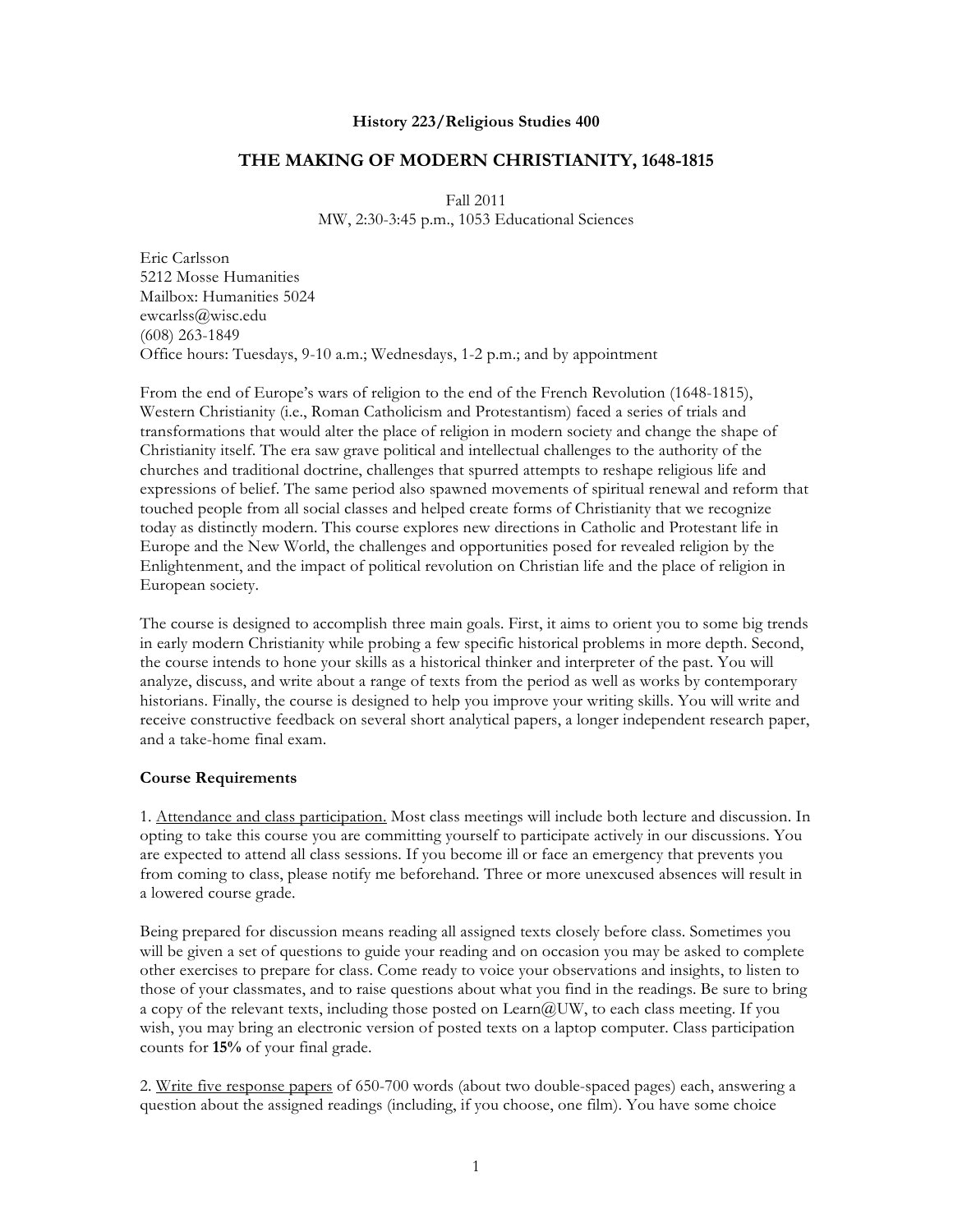about which readings you respond to, but the first paper must be turned in by **September 26,** the second by **October 19,** the third by **November 2,** the fourth by **November 16,** and the fifth by **December 12.** To receive credit for a response paper, you need to submit an electronic copy in the dropbox on Learn@UW and turn in a hard copy at the start of class. If you write on one of the films, your paper will be due at the next class meeting after the viewing. No late papers accepted. Counts for **20%** of final grade.

3. Write a research paper of 3600-4000 words (10-12 pages) on a topic of special interest to you, chosen in consultation with me. On **October 12** we will meet individually to discuss your topic and the main sources you will use. A one-page summary of your thesis and how you intend to develop your argument will be due on **November 7.** The final version of your paper is due on **November 21.** You will receive detailed instructions about the paper during the third week of the course. Counts for **30%** of final grade.

4. Make a 5-7-minute oral presentation to the class, reporting on the central argument and findings of your research paper. Presentations will be made on **November 28** and **November 30**. Counts for **5%** of final grade.

5. Write a take-home final exam of 2000-2400 words (6-7 pages), handed out on the last day of class. You may choose from among several questions that will allow you to synthesize material from the whole course. An electronic copy of your exam will be due in the Learn  $@UW$  dropbox at 12:00 noon on **December 22.** Counts for **30%** of your final grade.

## **Classroom Conduct**

Please arrive to class on time and turn off any phones or pagers before our session begins. Once class has started, please refrain from texting, reading newspapers, etc., and give your full attention to matters at hand. You may use a laptop in class to take notes or access documents used in class discussion. You may not use a computer or other electronic device to surf the web, check Facebook, respond to email, or for other purposes unrelated to class. You are encouraged to ask questions and make comments during the lecture portion of class. As noted above, you are expected to participate actively in class discussions.

## **Writing Center**

You are strongly encouraged to take advantage of the excellent free-of-charge services offered by the UW Writing Center. The Writing Center holds workshops on various topics related to academic writing. You can also schedule a one-on-one appointment with an instructor to get help with a specific writing assignment or feedback on a draft you've already written. The Writing Center is located in Helen C. White Hall, Room 6171, and at several satellite sites across campus. To find out more, stop by for a visit, call 263-1992, or check our www.wisc.edu/writing. You are also urged to familiarize yourself with The Writer's Handbook, http://writing.wisc.edu/Handbook/ which provides helpful guidance to a range of common issues faced in writing academic papers.

## **Academic Honesty**

All students are expected to adhere to UW's standards for academic honesty and integrity. Penalties for academic misconduct, including plagiarism and other forms of cheating, range from failing an assignment or a course to being expelled from the university. For university policies concerning academic misconduct, see http://students.wisc.edu/saja/misconduct/UWS14.html. If you have questions about what constitutes plagiarism and how to avoid it, please speak with me or consult http://www.wisc.edu/writing/Handbook/QPA\_plagiarism.html.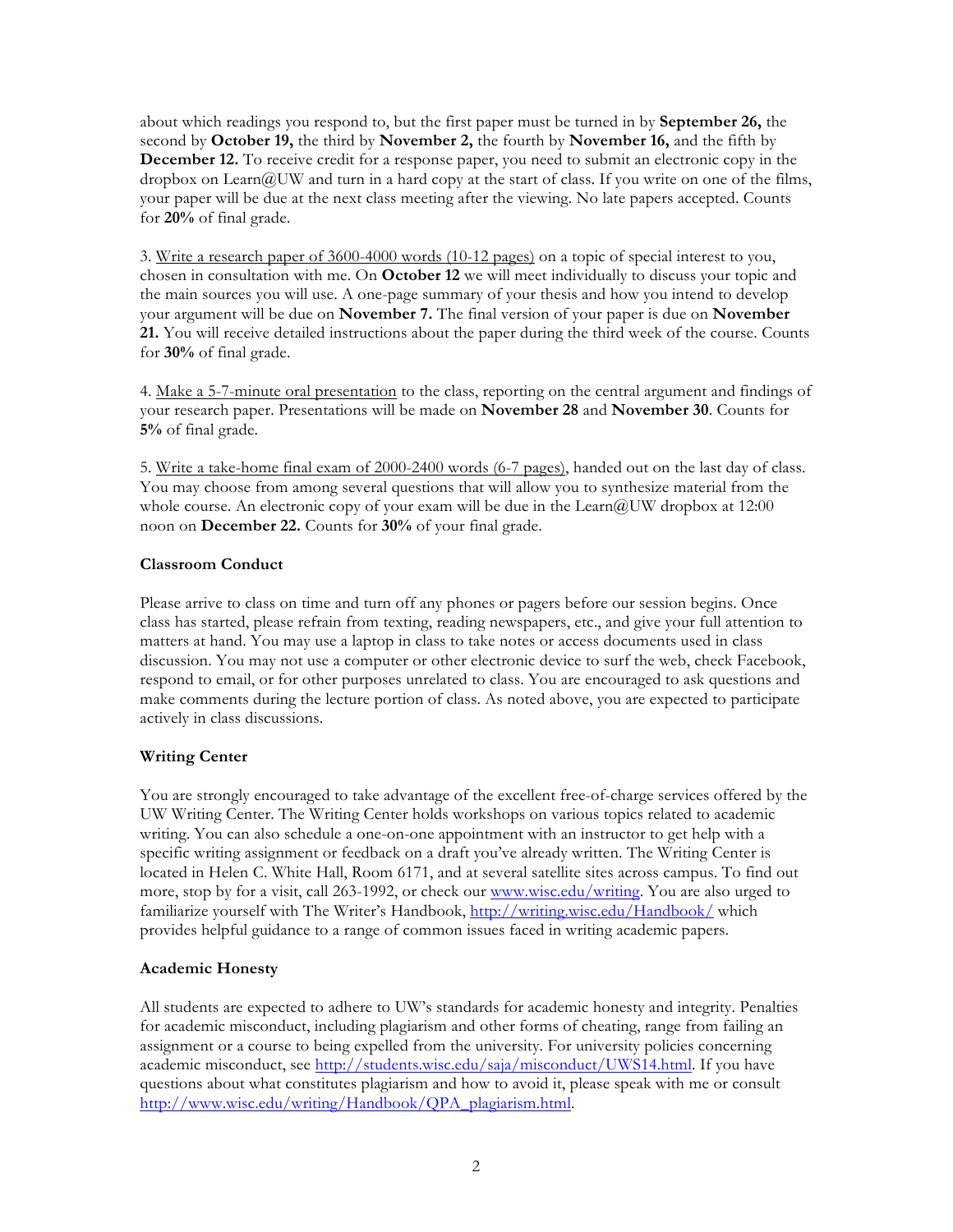## **Course Texts**

The following required books are available for purchase at the University Bookstore or on the web:

W. R. Ward, *Christianity under the Ancien Régime 1648-1789* (Cambridge UP, 1999) Blaise Pascal, *Pensées,* trans. A.J. Krailsheimer, rev. ed. (Penguin, 1995) Philip Jacob Spener, *Pia Desideria,* trans. T. G. Tappert (Wipf & Stock, 2002) Jon F. Sensbach, *Rebecca's Revival: Creating Black Christianity in the Atlantic World* (Harvard UP, 2005) David Sorkin, *The Religious Enlightenment: Protestants*, Jews, and Catholics from London to Vienna (Princeton UP, 2008)

Numerous primary and secondary sources are also posted at our course website on Learn@UW.

#### **COURSE SCHEDULE**

NOTE: "Ward" refers to W. R. Ward, *Christianity under the Ancien Régime* and "Sorkin" refers to David Sorkin, *The Religious Enlightenment.* All reading assignments not from purchased texts are posted on our Learn@UW website. There you will also find full bibliographical information for posted readings. Original year of writing or publication of primary sources is given in parentheses below. An asterisk (\*) marks those readings on which you may write a response paper.

#### **I: BACKGROUND**

| Sep 7  | Course introduction                                                                                                                                                                                                                                                                             |
|--------|-------------------------------------------------------------------------------------------------------------------------------------------------------------------------------------------------------------------------------------------------------------------------------------------------|
| Sep 12 | Thinking historically about religion<br>*Sam Wineburg, "Historical Thinking and Other Unnatural Acts"<br>*Brad S. Gregory, "Can We 'See Things Their Way'? Should We Try?"                                                                                                                      |
| Sep 14 | <b>Confessional Europe</b><br>Ward, 1-11<br>Augsburg Confession (1530); Canons of the Council of Trent (1540s-60s) and<br>Tridentine Profession of Faith (1564); Baptist confessions (1646, 1677);<br>Robert Barclay, Apology for the Quakers (1678)                                            |
|        | II: NEW DIRECTIONS IN ROMAN CATHOLICISM                                                                                                                                                                                                                                                         |
| Sep 19 | Church and society in Catholic Europe<br>Ward, 12-20, 34-70                                                                                                                                                                                                                                     |
| Sep 21 | Quietism and mysticism<br>Ward, 20-27<br>*Jeanne Marie Guyon, Autobiography (pub. 1720)                                                                                                                                                                                                         |
| Sep 26 | <u>Jansenism</u><br>Ward, 27-33<br>*Blaise Pascal, <i>Pensées</i> (pub. 1669), fragments #12, 13, 21-3, 36, 38, 41, 47, 57, 60-1,<br>77, 110, 120-1, 131-6, 148-9, 167-88, 190, 192, 351-3, 375-82, 418, 422-4,<br>429, 446, 449-50, 471, 510, 521, 539, 588, 595-8, 604, 606, 617, 620-2, 628, |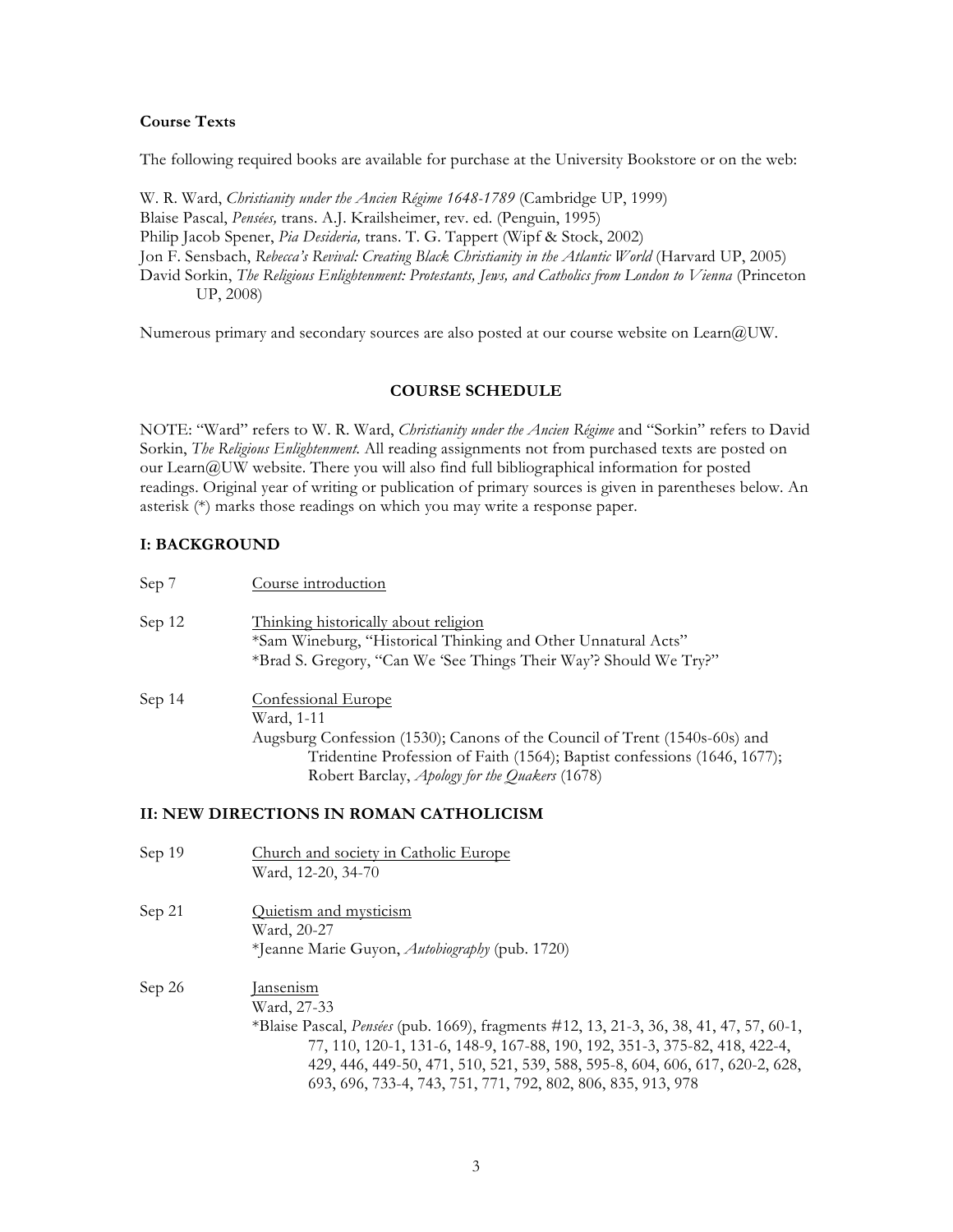| Sep 28 | Tools for historical research: Class visit to Memorial Library                    |
|--------|-----------------------------------------------------------------------------------|
| Oct 3  | Catholicism in the New World<br>James D. Riley, "Christianity in Iberian America" |
|        | 7:00-9:00 p.m.: Viewing of $*$ <i>The Mission</i>                                 |
| Oct 5  | Class visit to Special Collections, Memorial Library                              |

## **III: PROTESTANT RENEWAL IN THE ATLANTIC WORLD**

| Oct 10   | The rise of Pietism<br>Ward, 71-88                                                                                                                                                                                                                                                 |
|----------|------------------------------------------------------------------------------------------------------------------------------------------------------------------------------------------------------------------------------------------------------------------------------------|
|          | *Phillip Jakob Spener, Pia Desideria (1675)                                                                                                                                                                                                                                        |
| Oct 12   | Individual meetings to discuss paper topics                                                                                                                                                                                                                                        |
| Oct $17$ | Varieties of revival in Central Europe<br>Ward, 88-131<br>*Gottfried Arnold, "History  of Mystical Theology" (1703); Poems (1700-01)<br>*Nikolaus Ludwig, Count von Zinzendorf, "Thoughts for the Students of<br>Truth" (1732); "Brotherly Union and Agreement at Herrnhut" (1727) |
| Oct 19   | Revival comes to Britain<br>Ward, 131-46<br>*John Wesley, <i>Journal</i> (1738); "A Plain Account of Genuine Christianity" (1753)                                                                                                                                                  |
| Oct 24   | The Great Awakening in North America<br>Mark A. Noll, "British and French North America to 1765"<br>*Jonathan Edwards, Faithful Narrative of the Surprising Work of God (1736)                                                                                                     |
| Oct 26   | Origins of African-American Protestantism<br>*Jon F. Sensbach, Rebecca's Revival, 1-161                                                                                                                                                                                            |
| Oct 31   | Christianity, slavery, and abolitionism<br>*Jon F. Sensbach, Rebecca's Revival, 162-247                                                                                                                                                                                            |
| Nov 1    | 7:00-9:00 p.m.: Viewing of * Amazing Grace                                                                                                                                                                                                                                         |
|          | IV: THE PROBLEM AND PROMISE OF ENLIGHTENMENT                                                                                                                                                                                                                                       |
| Nov 2    | The critique of revealed religion                                                                                                                                                                                                                                                  |

| $\sqrt{2}$ | The entry of revealed reagant<br>Ward, 147-71<br>*John Toland, <i>Christianity Not Mysterious</i> (1696)<br>*Voltaire, Philosophical Dictionary (1764) |
|------------|--------------------------------------------------------------------------------------------------------------------------------------------------------|
| Nov 7      | The question of toleration<br>*John Locke, A Letter Concerning Toleration (1689)<br>*Voltaire, Treatise on Tolerance (1755)                            |

# **One-page summary of research paper due in class**